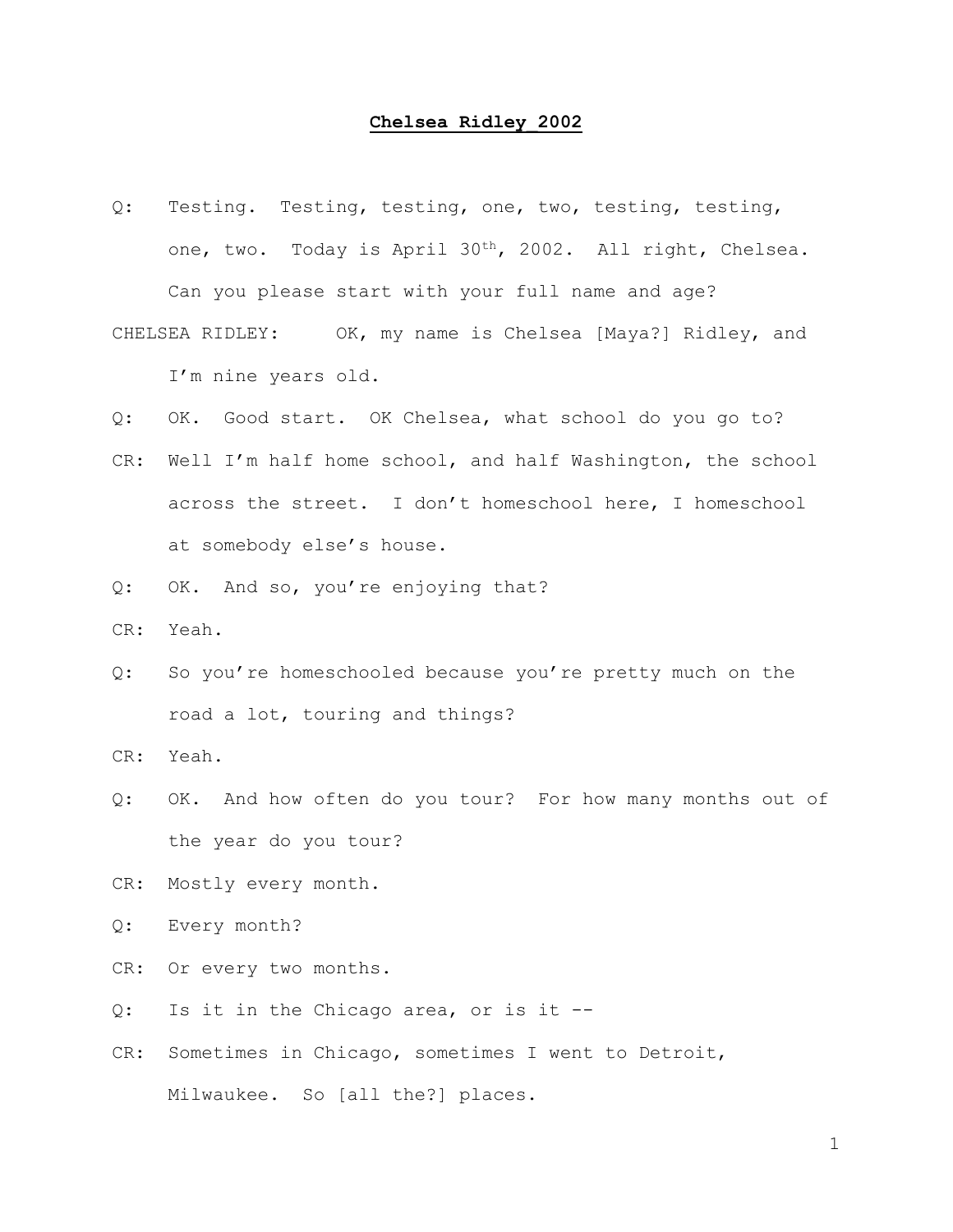Q: OK, all over the Midwest?

CR: Mm-hmm.

- Q: (inaudible) performances in New York, or California, or anything?
- CR: I was -- not yet.
- Q: Not yet? OK. So pretty much in the Midwest area.
- CR: Yeah.
- Q: OK. And how long have you been skating?
- CR: Skating for four years now.
- Q: Four years. Do you practice every day, or?
- CR: Mostly, mostly every day except for Tuesdays and Thursdays.
- Q: And do you, where do you practice?
- CR: (inaudible) Ice Arena, mostly everywhere.
- Q: OK, so wherever you get a chance (inaudible) ice rink, you practice there?
- CR: Yeah.
- Q: Do you have a coach?
- CR: Yeah.
- Q: Who's your coach?
- CR: His name is Hank Green.
- Q: OK. Now Hank Green, is he from Evanston?
- CR: Yeah.
- Q: He's been your coach from the beginning?
- CR: Hmm?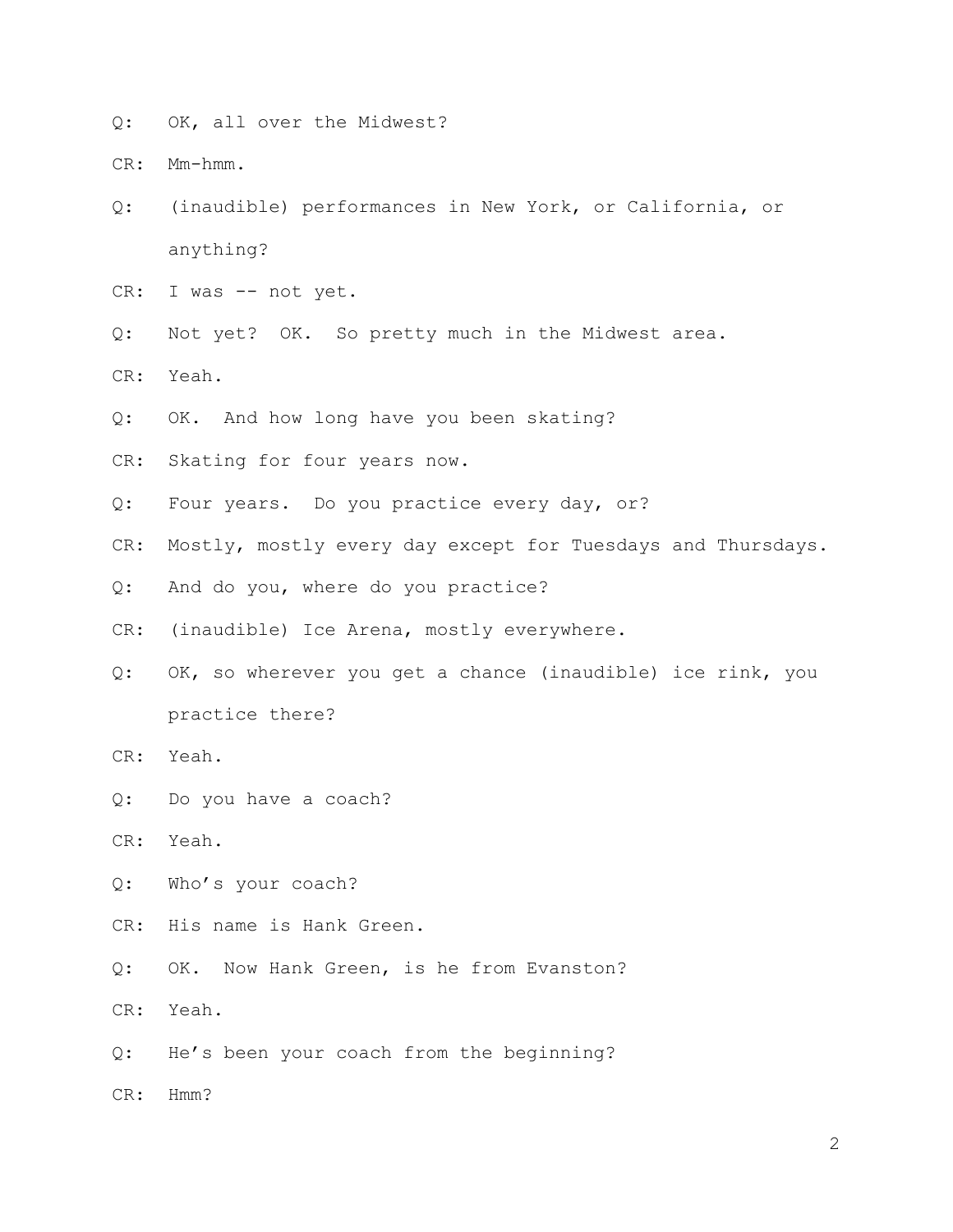- $Q:$  Has he  $-$
- CR: No.
- Q: No? OK. So he's your most recent coach?
- CR: Yeah.
- Q: OK. And how long have you had him for a coach?
- CR: I've just had him for a year.
- Q: OK. You enjoy it?
- CR: Mm-hmm.
- Q: Puts you to work hard?
- CR: Yeah. (laughter)
- Q: So what kind of things do you perform in?
- CR: Lots of shows, I do competitions too.
- Q: OK. So like, are the shows like, plays, or like, skate shows, or?
- CR: Sometimes skate plays, like the *Nutcracker*, and sometimes Broadway shows.
- Q: OK.
- CR: And that's mostly it. (laughter)
- Q: OK. And then with the competitions, are these statewide competitions, local area competitions?
- CR: What do you mean by local area?
- Q: Local, like Chicago area.
- CR: Yeah.
- Q: (inaudible).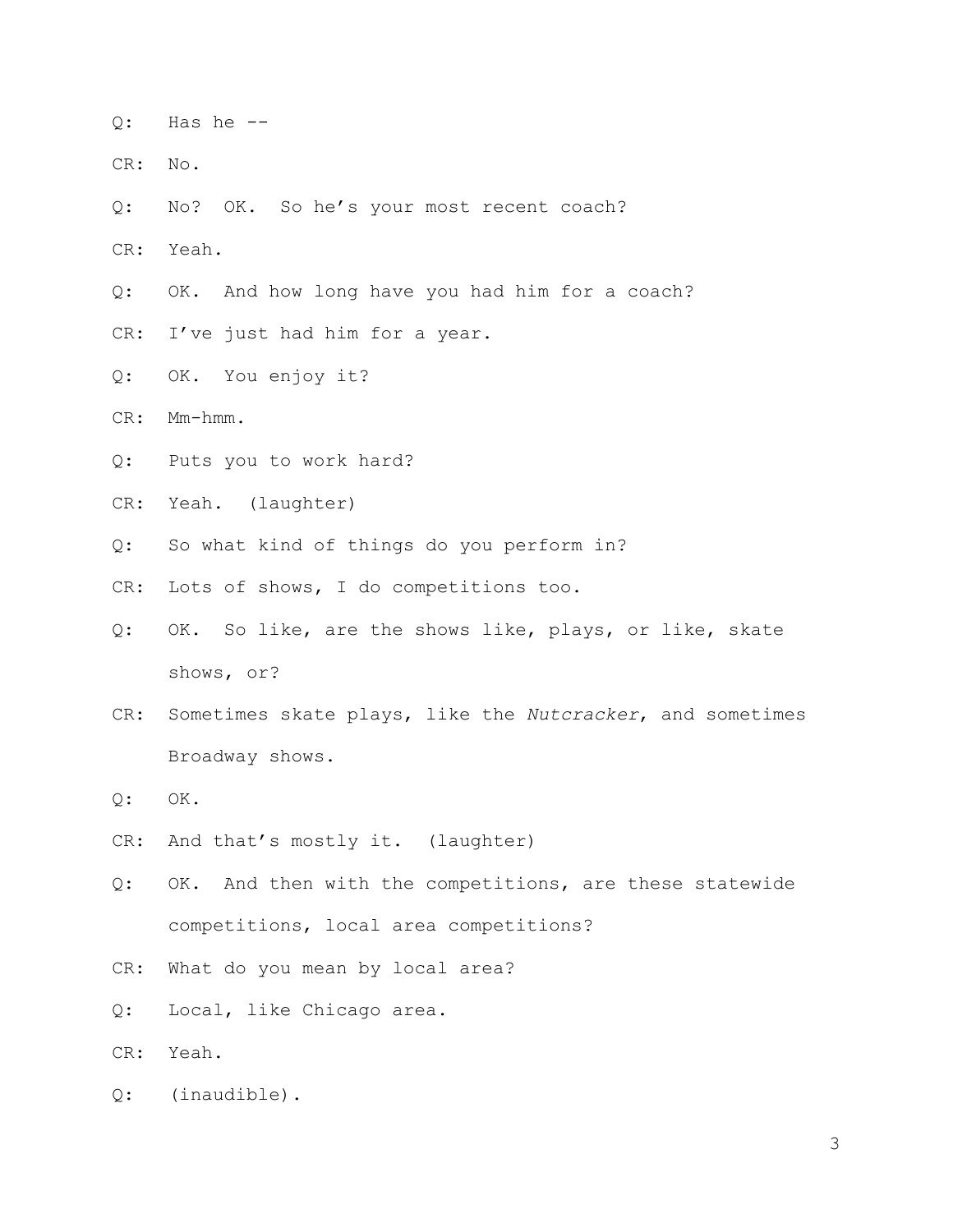- CR: Like a little bit.
- Q: OK. And so, what kind of awards have you won?
- CR: Like [compulsory?], just program skating.
- Q: Are they ribbons, and trophies, and medals?
- CR: I just got trophies so far.
- Q: OK.
- CR: I've gotten, yeah, just trophies.
- Q: OK. And your mom and dad go to all, most of your stuff?
- CR: Mm-hmm.
- Q: And watch you?
- CR: Yeah.
- Q: Yeah, and you enjoy it? Do you get nervous when you go on the rink?
- CR: No.
- Q: No? Have you ever been nervous?
- CR: No.
- Q: You just go out there and skate?
- CR: Yeah.
- Q: Have you ever had any embarrassing moments?
- CR: No.
- Q: No? So you're just perfect.
- CR: Yep. (laughter)
- Q: That's what I like to hear. (laughter) With the competitions, I know you're meeting a lot of people,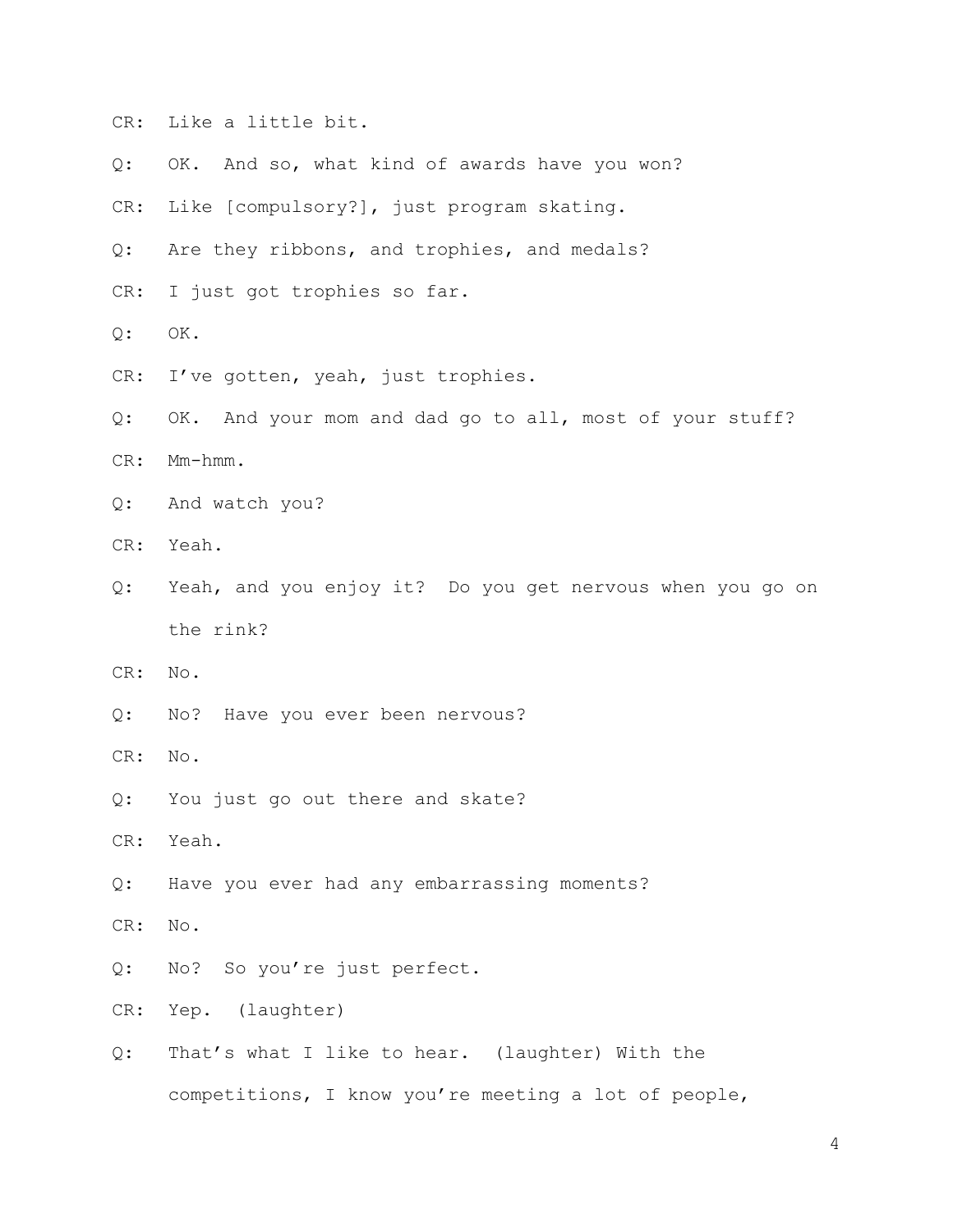(inaudible) other skaters and things, do you become friends with those skaters?

CR: Yeah.

Q: You keep in contact with them?

CR: Mm-hmm.

- Q: OK. When you meet with friends as you skate, do you still have like a friendly competition, or you just kind of go out there and have fun, and -- or do you have this like different mentality where you're friendly, and then when it's time for competition time, you turn really serious?
- CR: Nah, I'm just always friendly, I always make friends wherever I go.
- Q: OK. Have you been interviewed on TV or anything?

CR: Interviewed on TV? Yeah, a little bit, yeah.

Q: A little? Do you remember what stations or channels?

CR: I've been not interviewed by myself, but in a group, yeah.

Q: OK. OK. And this is on, in Chicago you were interviewed?

CR: No, mostly in Evanston.

Q: In Evanston you were interviewed? OK. And all right, so - - but I remember seeing at Washington School you were in costume --

CR: Yeah.

Q: -- wearing a costume. Does someone make those costumes for you?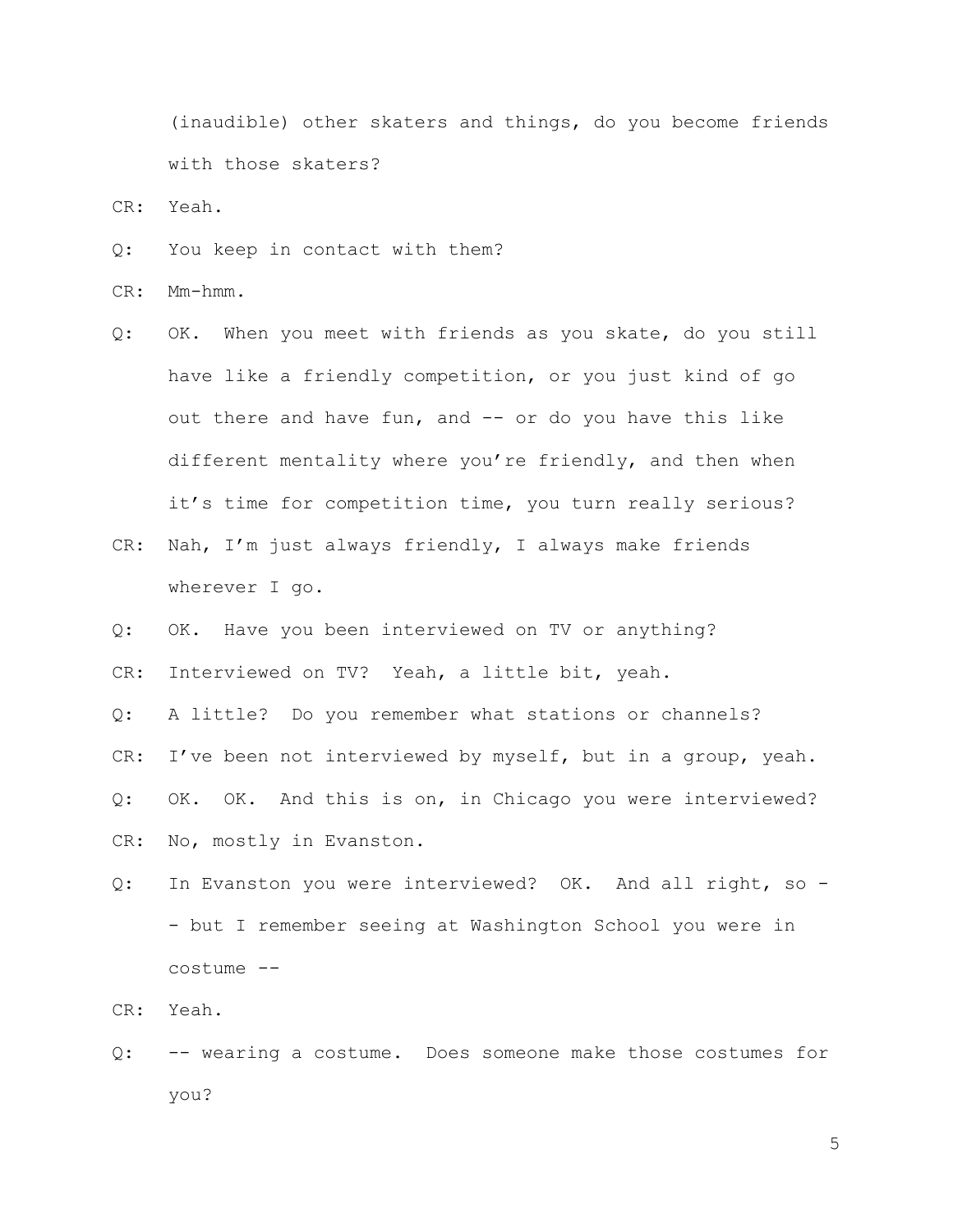- CR: Yeah. Mostly some people make them, or I'll buy them, they'll put the rhinestones on there.
- Q: OK. [05:00] And who are some of the people that made some of the costumes? Do you know who they are?
- CR: I mostly, I have Mary, this lady (inaudible) Mary. And I have, uh, I'll just buy them, yeah. Mary.
- Q: OK. What was the most recent competition that you were in? Where was it?
- CR: That was at Flossmoor.
- Q: And that was a regional thing, or was that, a lot of people were there?
- CR: Yeah.
- Q: And it was a competition, right?
- CR: Mm-hmm.
- Q: Did you place? Did you win?
- CR: Yeah, I placed -- I placed third.
- Q: Third? And that was in what, compulsory?
- CR: Compulsory and program.
- Q: And before that, what's --
- M1: Sorry, she stepped up -- she stepped up (inaudible). [She was skating as a pre-juvenile?].
- Q: OK, you can come up here. (laughter) I mean feel free, come on up. So you're saying she stepped up a level? So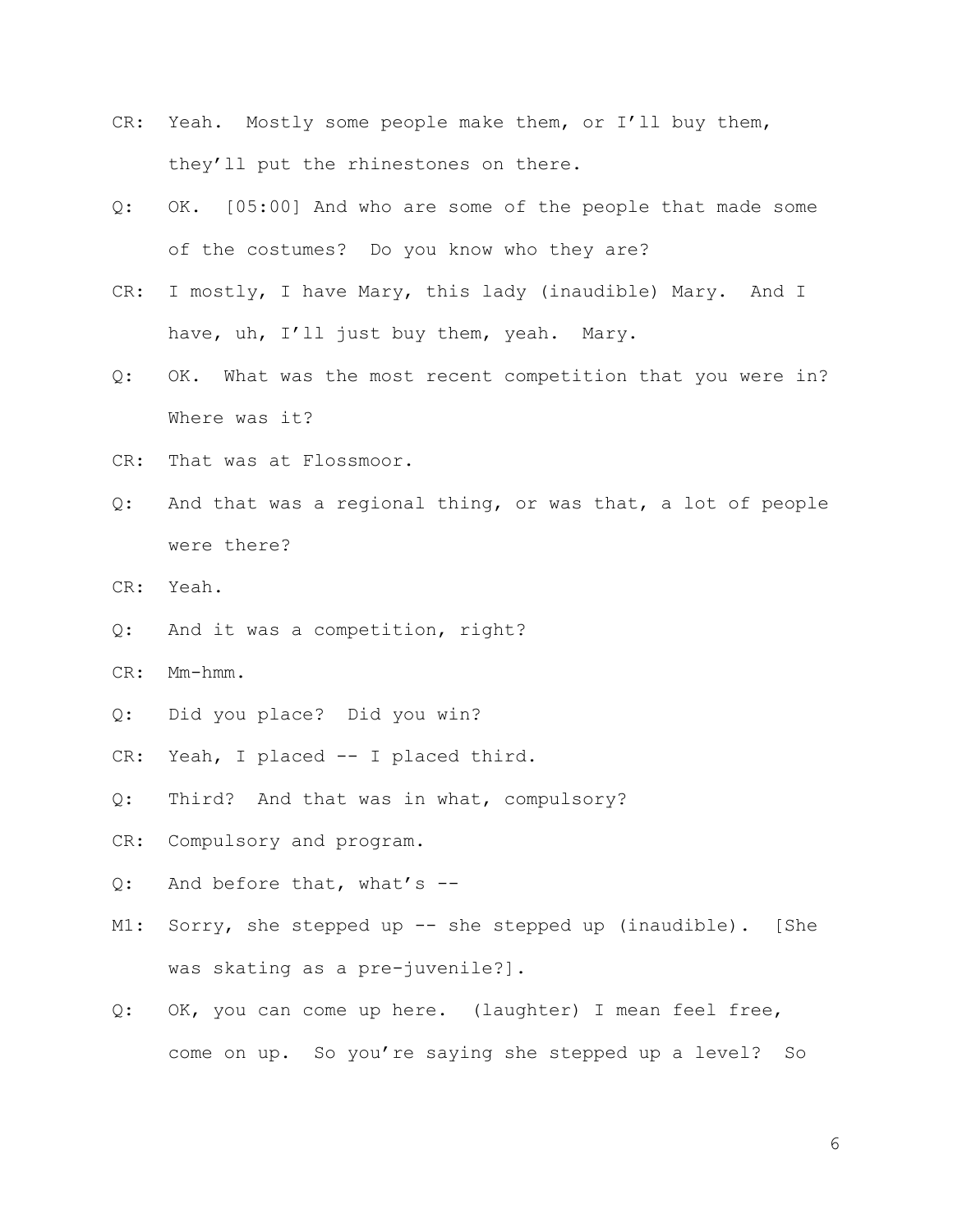there's like certain levels in the program? And so what is this level that she's at now?

- F1: This is more competitive, she's, how do you say it? (inaudible).
- Q: So it's like an age, is it an age group, or is it by experience, or is it by --
- F1: It's by experience.
- Q: Experience? OK. So she stepped up to, the first (inaudible) was like, first level, second level, or however levels --
- F1: Yeah. It goes up, it goes all -- actually there's seniors, right?
- M1: Mm-hmm, (overlapping dialogue; inaudible). Like beginners. Q: Sure.
- F1: (overlapping dialogue; inaudible).
- M1: Preliminary --
- F1: Pre-juvenile.
- M1: -- pre-juvenile, juvenile, intermediate, novice, then juniors, then seniors.
- Q: OK. So she's like at preliminary right now, or?
- CR: Pre-juvenile.
- F1: Pre-juvenile.
- Q: Pre-juvenile? OK. That sounds so negative anyway, you know? Pre-juvenile. (laughter)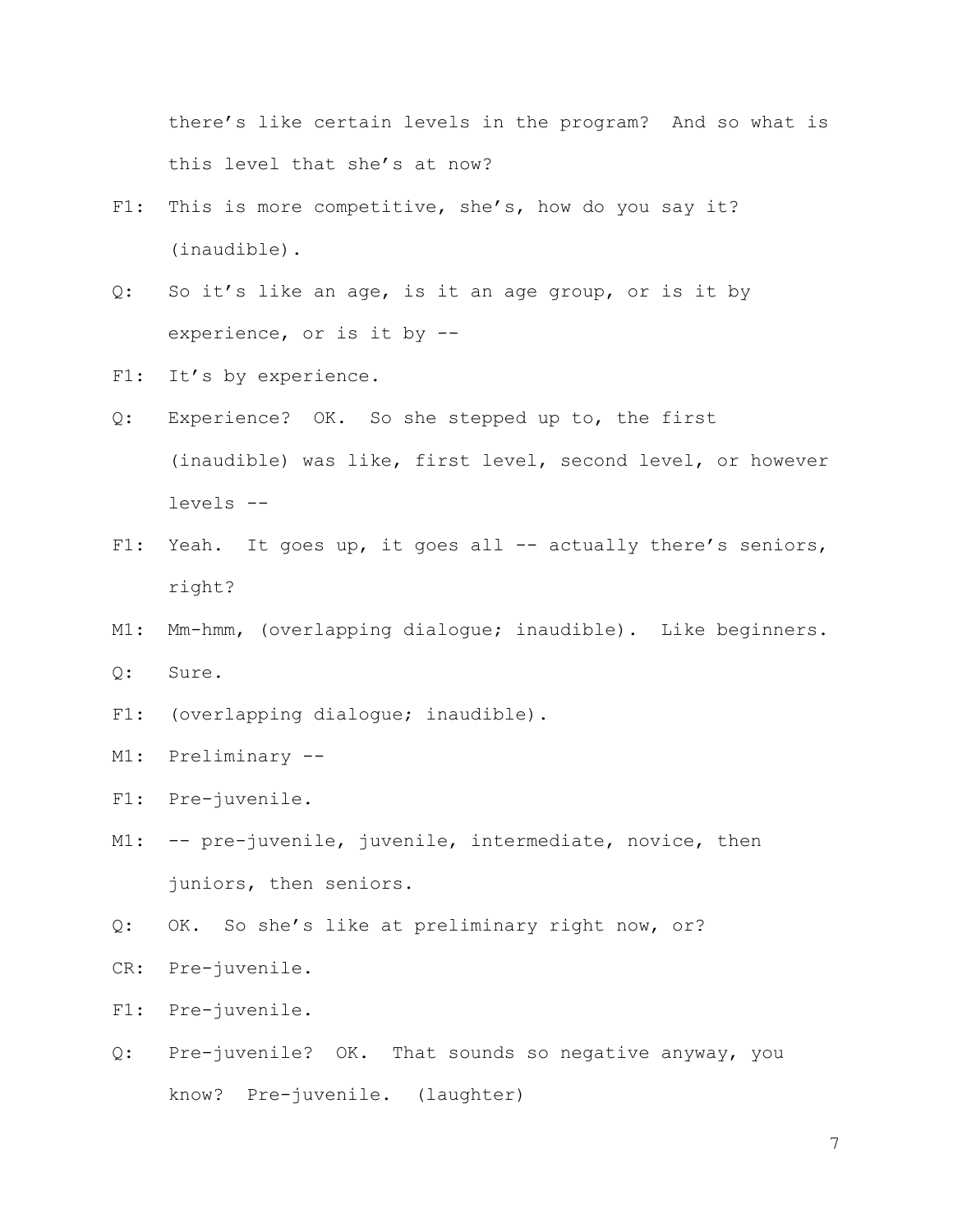- F1: (overlapping dialoque; inaudible). It sounds what?
- Q: It sounds, it sounds, it's -- when I hear juvenile, sometimes it always sounds negative to me.
- F1: Yeah.
- Q: But it's not that it is, it's not, but just like (inaudible) like kind of socially juvenile, it's juvenile delinquency and all that. That's what, it just makes me feel like it's negative.
- F1: Yeah, I know what you're saying.
- Q: You know? (laughter) OK. I'm going to ask your mom some questions too.
- CR: OK.
- Q: And you don't have to really speak up too loud, because the microphone's really sensitive.
- CR: OK.
- Q: So you can just talk your normal voice. But some of the, I mean you heard most of the questions I was asking, some of the competition that she does, is there like an air of competitiveness that you feel around [her?], or with Chelsea? Or does she kind of [take?] the same stride over and over again?
- F1: I think she's real competitive.
- Q: OK.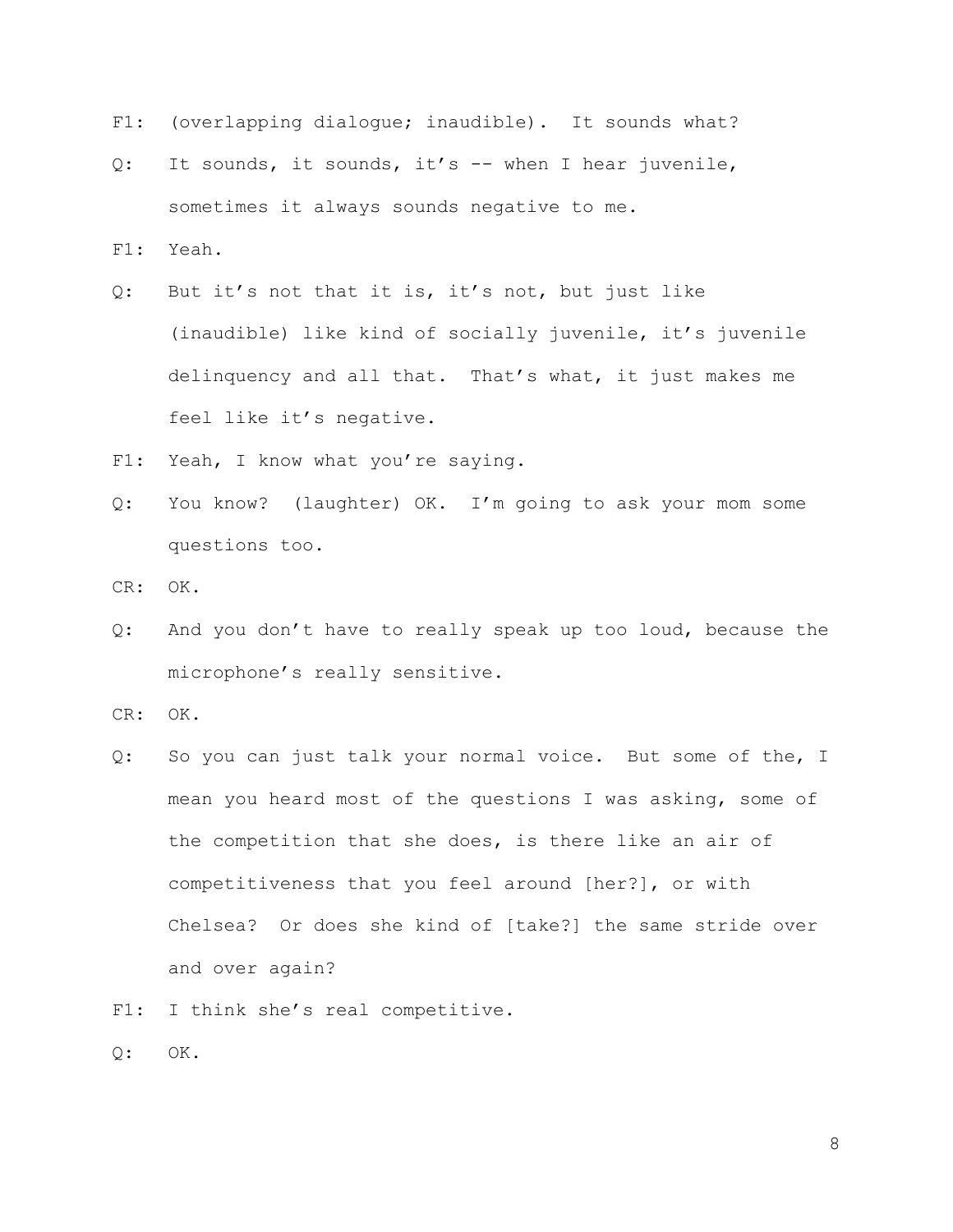- F1: Yeah. Every time she goes on the ice, she's going on the ice to fight. It's not like, you know, she's going to be laid back and cool with it.
- Q: She's focused?
- F1: She's focused, no nerves, you know? And she's really determined to, first place every time.
- Q: All right. All right. I was asking, some of the costumes that were made. So she mentioned her Aunt Mary made one of the costumes for her one time? Does she, are most of them handmade? Or are they store bought, or?
- F1: They're mostly made. The rhinestones sometimes, you know, we'll put them on ourselves sometimes. But they're usually made to fit her. You know in the beginning, you can do that, get away with it, but as they go up a level, you know, you've got to kind of compete there, too.
- Q: Right. Do you, at this point in Chelsea's career, are you looking for sponsorships?
- F1: Yeah, we're hoping someone will, you know, see her and like to help out.
- Q: What's necessary for sponsorship? Is it financial? Is it like, [gift?]? (inaudible) making arrangements for other things, or how does -- well what is it that you look for in sponsorship?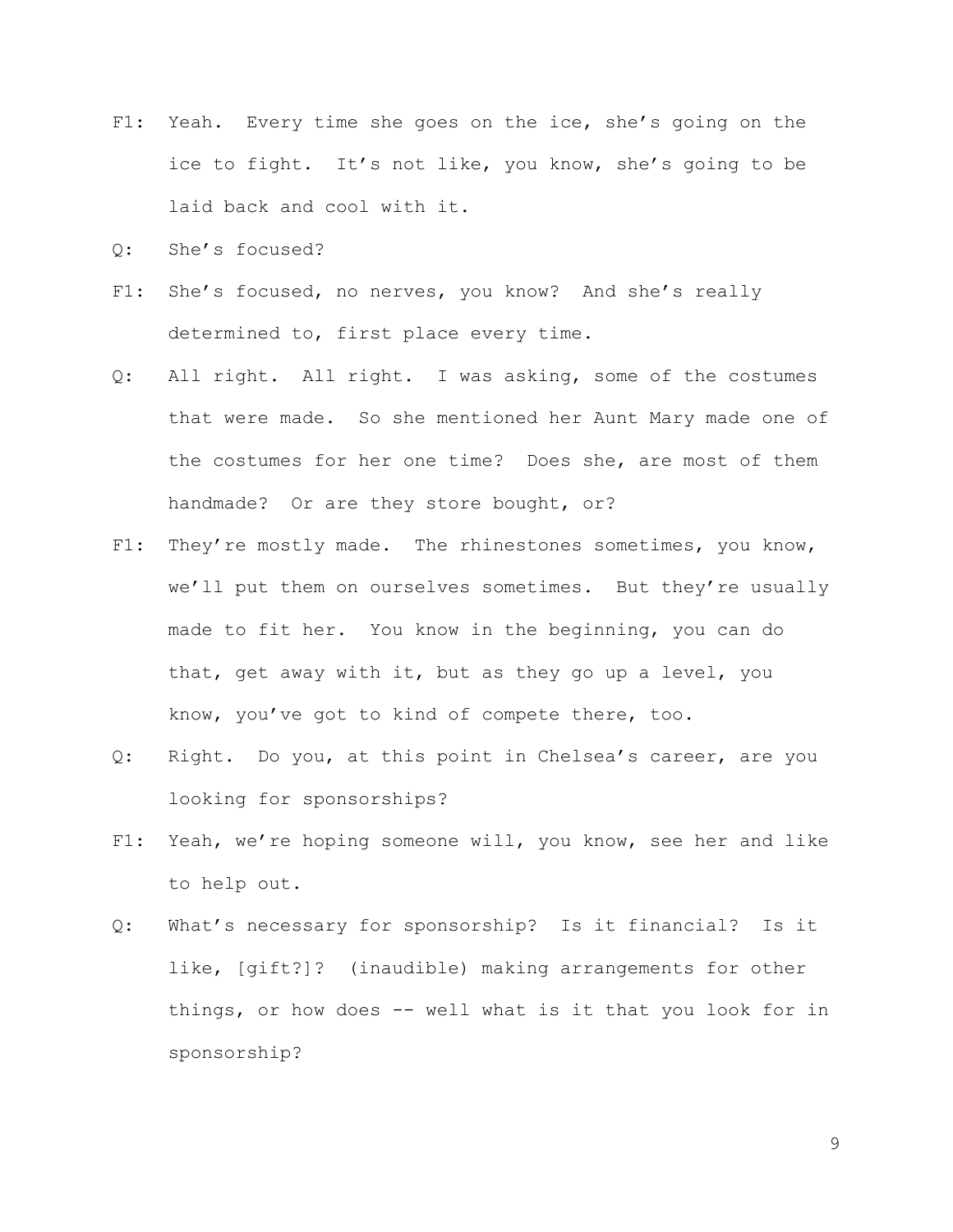- F1: You know, if someone can help her with basically, paying for her coach, paying a coach, that's probably the most expensive --
- Q: That's a big part? OK.
- F1: -- thing. Ice time, you know, that's another thing. And dresses are expensive, but they're, you know, they can use them for, you know, different periods of time, it depends on whatever the music is, the dress goes with the music. So when the music change, dress change.
- Q: (inaudible) change. Got you.
- F1: Yeah.
- $Q:$  OK.
- F1: But basically that, for now, because of her level, but you know, I'm sure traveling expenses are going to kick in. That's starting to, you know, hit us a little bit now. You know? But we're trying, right now we can kind of pinpoint what we're going to do from what we're not going to do, but that's soon [10:00] going to fade away. Because her, you know, the demands for her to skate, you know, different people, you know, call, and they'll want her here and there. Rory from *Ebony on Ice* is trying to get her to do *Ebony on Ice* now.
- Q: OK.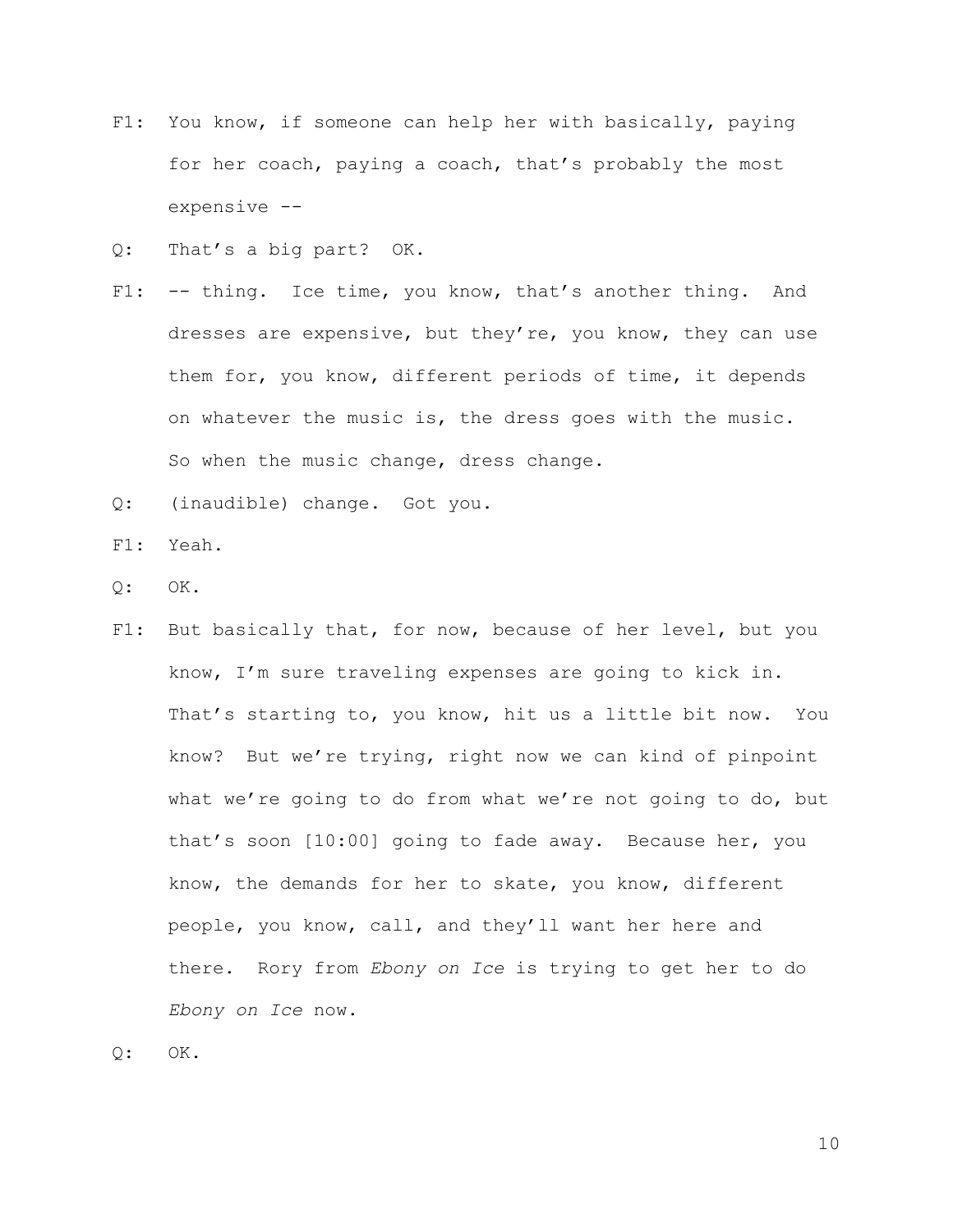F1: So it depends on, you know, you just have to say, you know, letting her, if they're going to let her do it or not, because you know, these are professionals, and you know, she's skating amateur, so.

Q: OK.

- F1: But it gets like that.
- Q: Yeah. (inaudible) put this in the article so that, you never know what might come of it, you might get a phone call (inaudible). It'll be great. (laughter)
- F1: Great. She's, you know, she's very entertaining, very entertaining.
- Q: I noticed that, she's -- as soon as I walked in, she had this big smile on her face, "Hi!" (laughter) And (overlapping dialogue; inaudible) and it just seems natural, it doesn't seem forced. And that, and that really carries a long way when you present yourself, that you seem relaxed, you're genuine, and I think it's going to be a good draw for you competitive-wise, that you know, presence is a big judging criteria.
- F1: Yeah, that's what they say, [there's?] a good, she has a real good presence on the ice. She definitely has a lot of attention out there.
- Q: Right.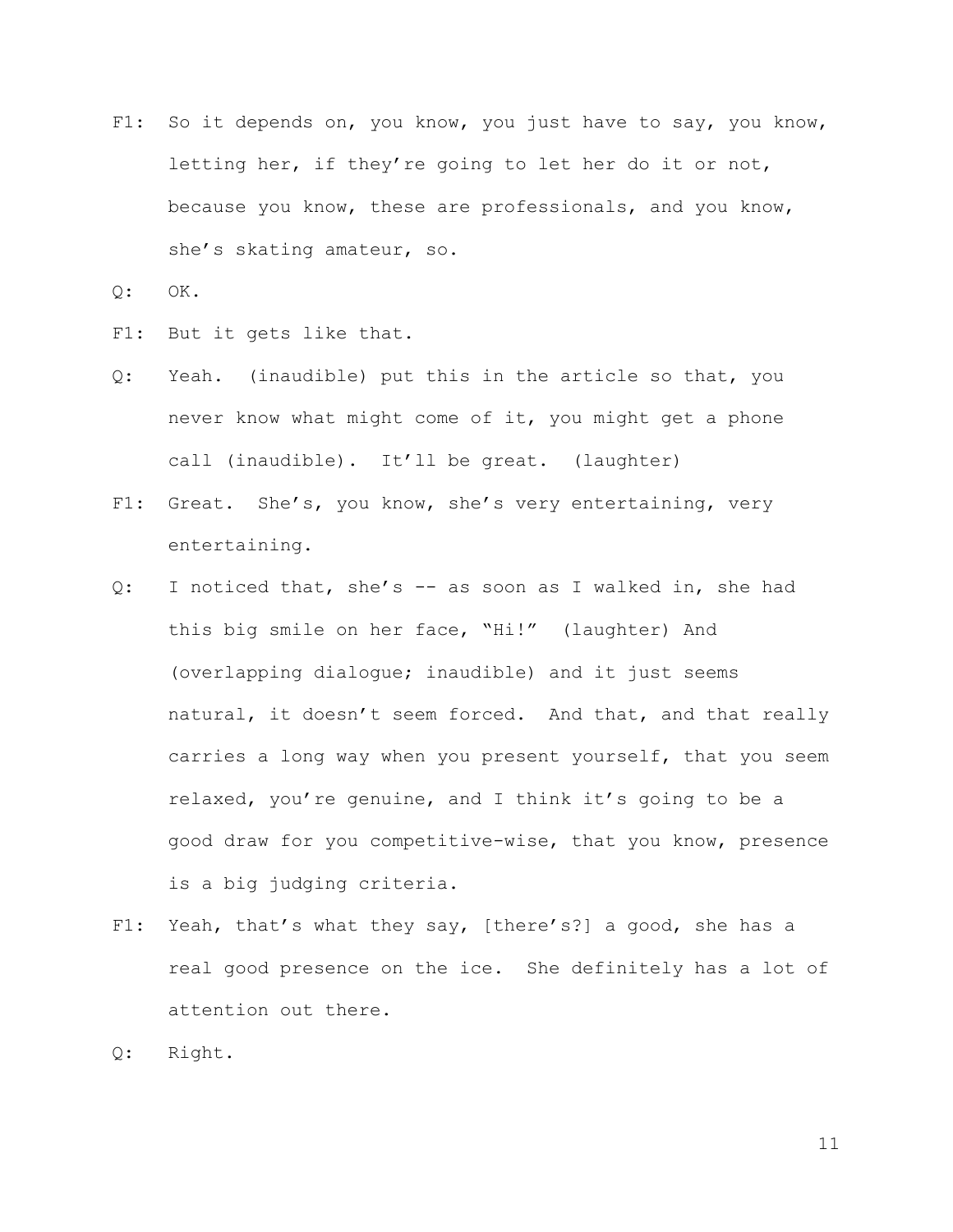- F1: She did a show last week at [Frederick's?], and they definitely have told me several people, and the director said that she was the star of the show, which they did not expect at all. But people were actually coming to see this little, little girl on the ice. (overlapping dialogue; inaudible).
- Q: Now was that a competition, or was that a, a show?
- F1: It was a show.
- Q: Was there a program for that show?
- F1: Yes, there was.
- Q: There was? I would like a, (inaudible) signed program. So there's some of those I would like to borrow, so I could scan them into my system, and I'll bring them right back to you --
- F1: Yeah, that's fine.
- Q: -- once I'm finished with that. I had a question for you, now I'm almost forgetting it here. Oh. (laughter) Your hopes, in the next 10 years, what are your hopes?
- CR: I make it to the Olympics.
- Q: You make it to the Olympics? Well that would be the '10, the 2010 Olympics?
- CR: Yeah.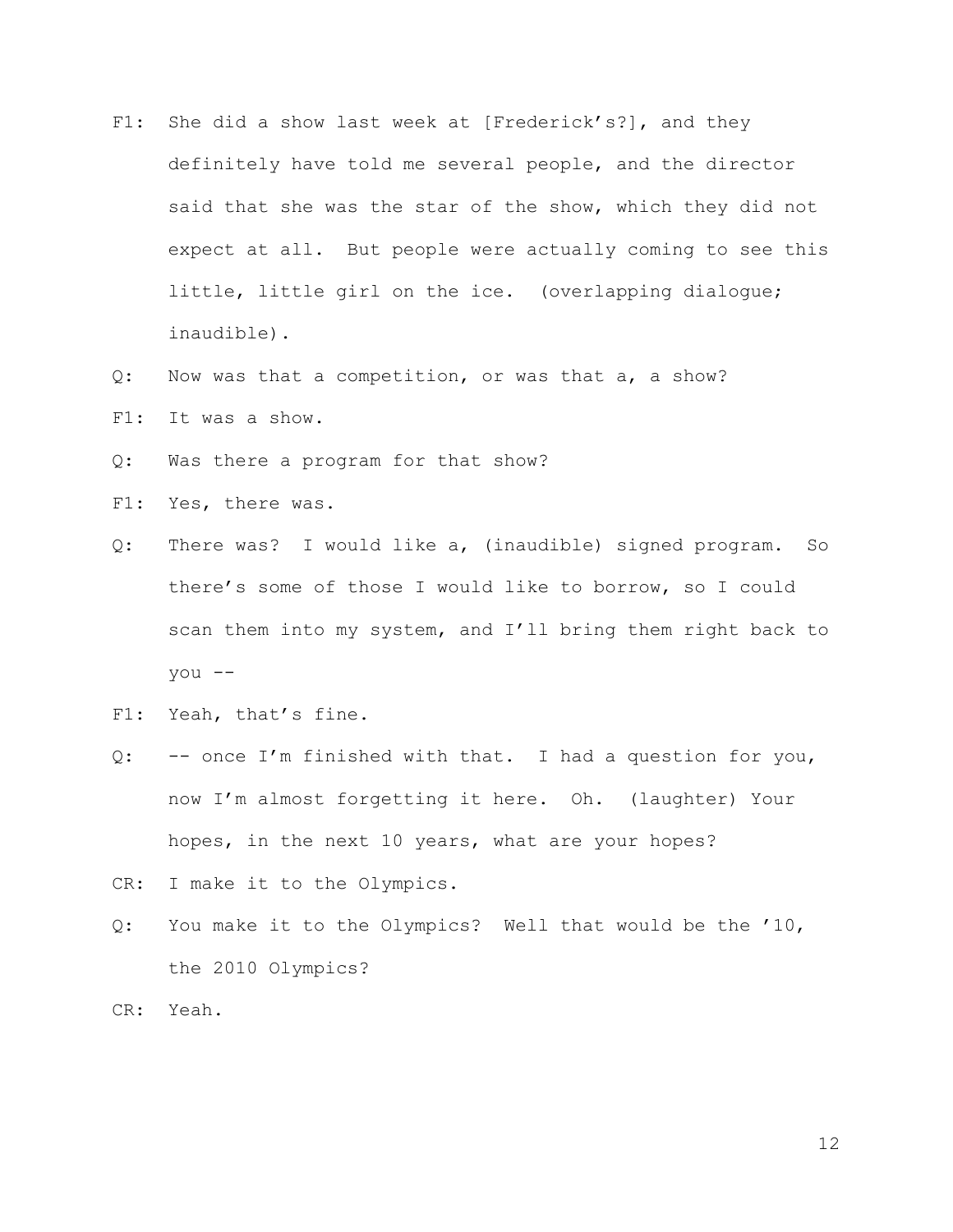- Q: Is there like a certain criteria you have to meet, or like certain ways of getting into the Olympics, you have to like win a certain amount of competitions, or?
- CR: Yeah.
- Q: (inaudible).
- CR: To get the Olympics, you have to place the top three, mostly in all the competitions you've gone to.
- Q: OK. And so from period now to the Olympics, or is it like a certain time gap, like the last four years before the Olympics, or?
- F1: All the way up.
- Q: All the way up? Wow. You'll do it.
- CR: Yeah. (laughter)
- F1: (overlapping dialogue; inaudible). You're doing a good job.
- Q: I hope to see you at the Olympics. No, I will see you at the Olympics. (laughter)

CR: Yeah.

- F1: Yeah. Well you know, after the last show, people were definitely saying, oh she's definitely going to make it.
- Q: Yeah.
- F1: And that's what I hear when people see her skate, they usually will tell me, or come up and say, she's got something, she's going to, you know, she's going to do it.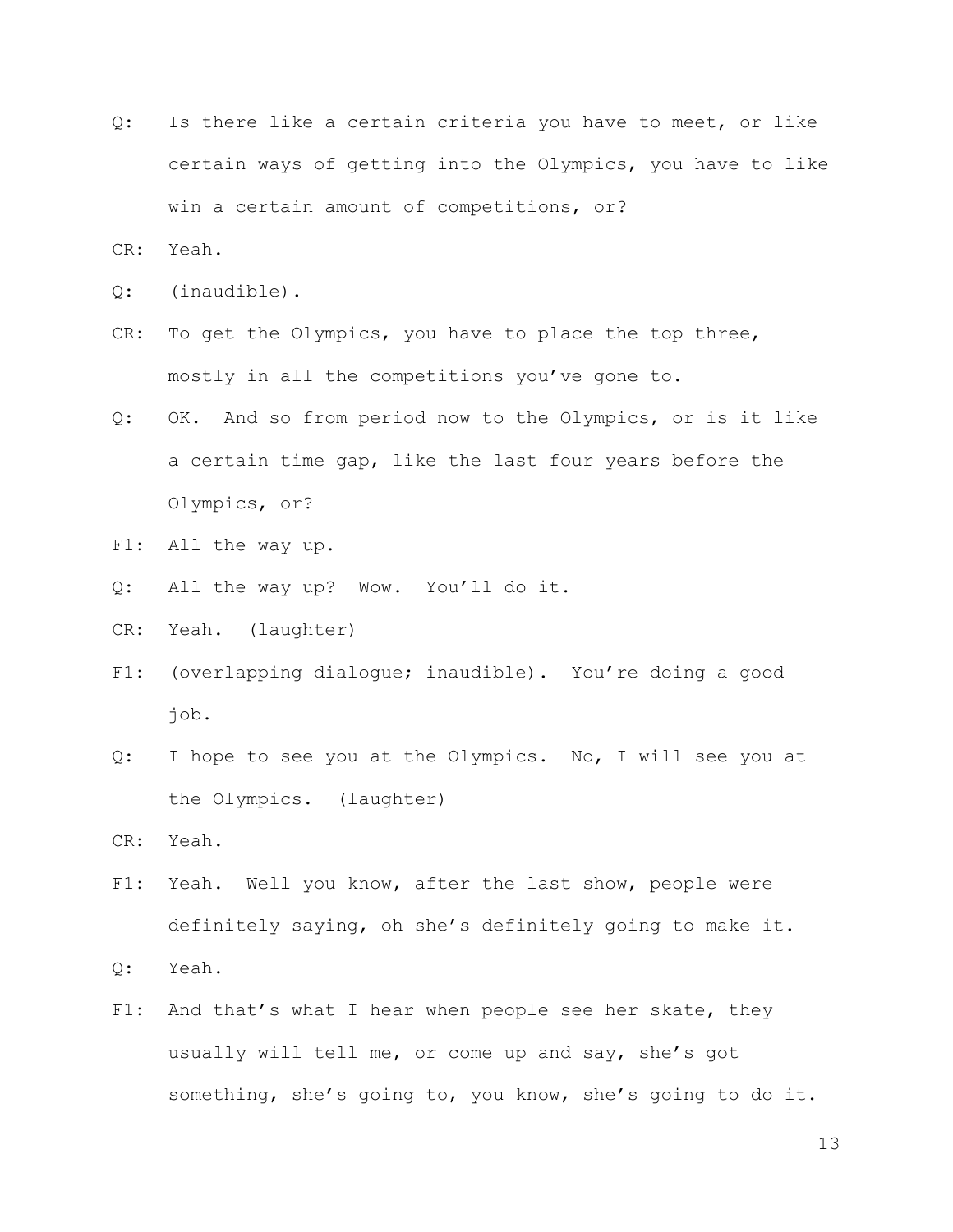(inaudible) I get that all the time. You know, there are other people's kids, but I mean, I'm like, (inaudible) saying, you know? (laughter) What can you say?

- Q: I'm going to switch gears a little bit. What's your daily, let's say on the days that you have to practice, what is - kind of go through your daily routine, what do you have to do?
- CR: OK. So Mondays, early in the morning, 5:30 in the morning, I'm doing moves, and then in the afternoon, I'm skating with my coach.
- F1: You (inaudible) school in the morning.
- CR: Yeah, I have school after moves. (laughter) And then I skate in the afternoon. And then I come home and get ready, then I come home, and I go to bed. And then Tuesdays, I just go to school. Tuesdays is my off day. And Wednesdays, I'm up 5:30 in the morning, moves, and then I go to school, and then I'm skating with my coach. Thursdays, I'm just at school. Fridays, I have moves in the morning, and then in the afternoon, I skate with my coach. Saturdays at 5:30 in the morning, I'm skating with my coach. And in the after-- not, not really in the afternoon, but I have gymnastics. And then I'm finished for that day. And then on Sunday, I, let's see. Sundays,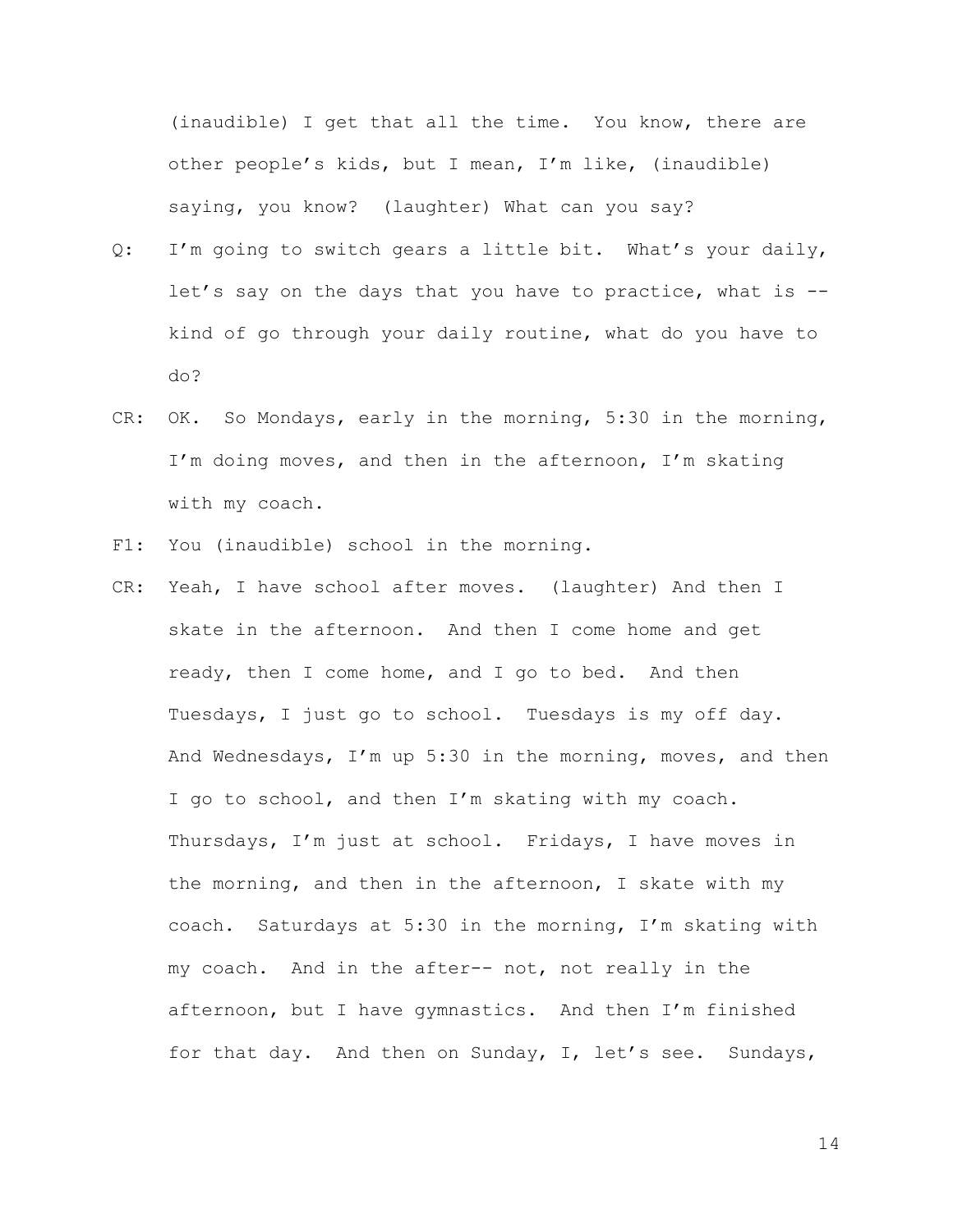I am, maybe at night a little bit. I skate with my spin specialist.

Q: OK. So basically it's almost every day except for two days, you're practicing and [15:00] rehearsing.

CR: Yeah.

- Q: Doing something towards your training. Do you come, sometimes go to bed and your muscles are sore, or?
- CR: (laughter) Yeah.
- Q: (laughter) Have you had any really bad falls?
- CR: Yeah, just one fall, when I slit the eye open right here. Q: Wow.
- CR: [hat was my bad fall.
- Q: So that doesn't scare you though, you're not really afraid of falling?

CR: No.

Q: Good. Well, you said your hope, your coach is Hank Green, and he's been your coach for the last year?

CR: Mm-hmm.

- Q: And he's here in Evanston? How do you like him as a coach?
- CR: I like him pretty much.
- Q: He kind of works you really hard?

CR: Yeah.

Q: Is he really encouraging?

CR: Mm-hmm.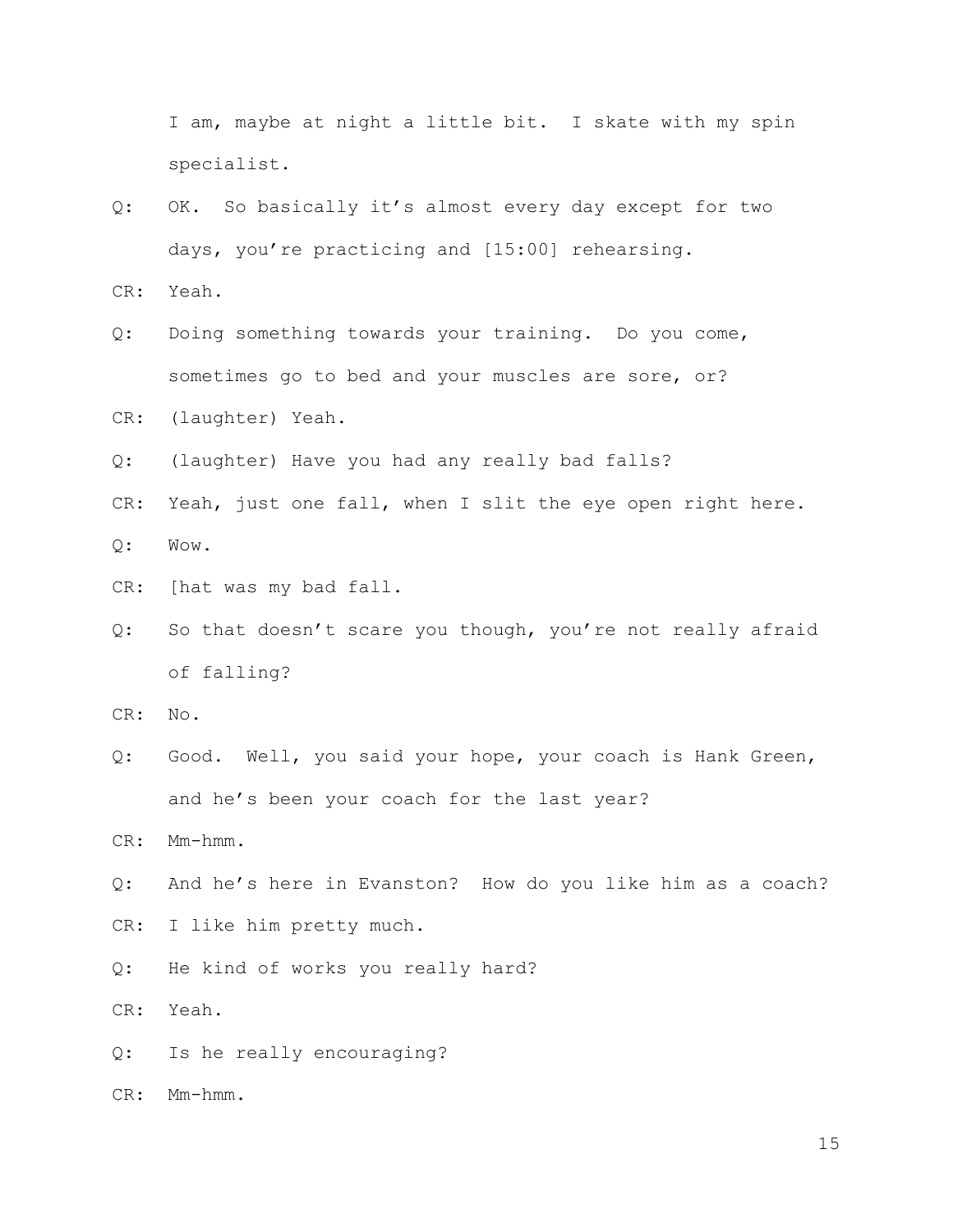- Q: What other coaches have you had in the past?
- CR: I've had one coach, his name is Sam. He's from Russia.
- Q: OK, how (overlapping dialogue; inaudible) --
- CR: When I was a beginner, I had like, not really a coach, but he was -- his name is Mike. He's from Evanston.
- Q: OK. (inaudible) questions here. OK, with all the skating, what do you do for fun?
- CR: (laughter) What I do for fun? I just come home and play with my sister, or with my dog, or with my pets.
- Q: How many sisters do you have?
- CR: Four. Well, three. (laughter) I have three.
- Q: Three?
- CR: Three, including me is four.
- Q: OK. What are your sisters' names?
- CR: Fallon, that's that one. (laughter) Erin, she's at school, and Ashley.
- Q: Ashlynn?
- CR: Ashley.
- Q: Ashley. And sometimes, does your whole family come and watch you perform?

CR: Mm-hmm.

- Q: And they [reach you?] -- can you hear them as they're just rooting you on?
- CR: Yup.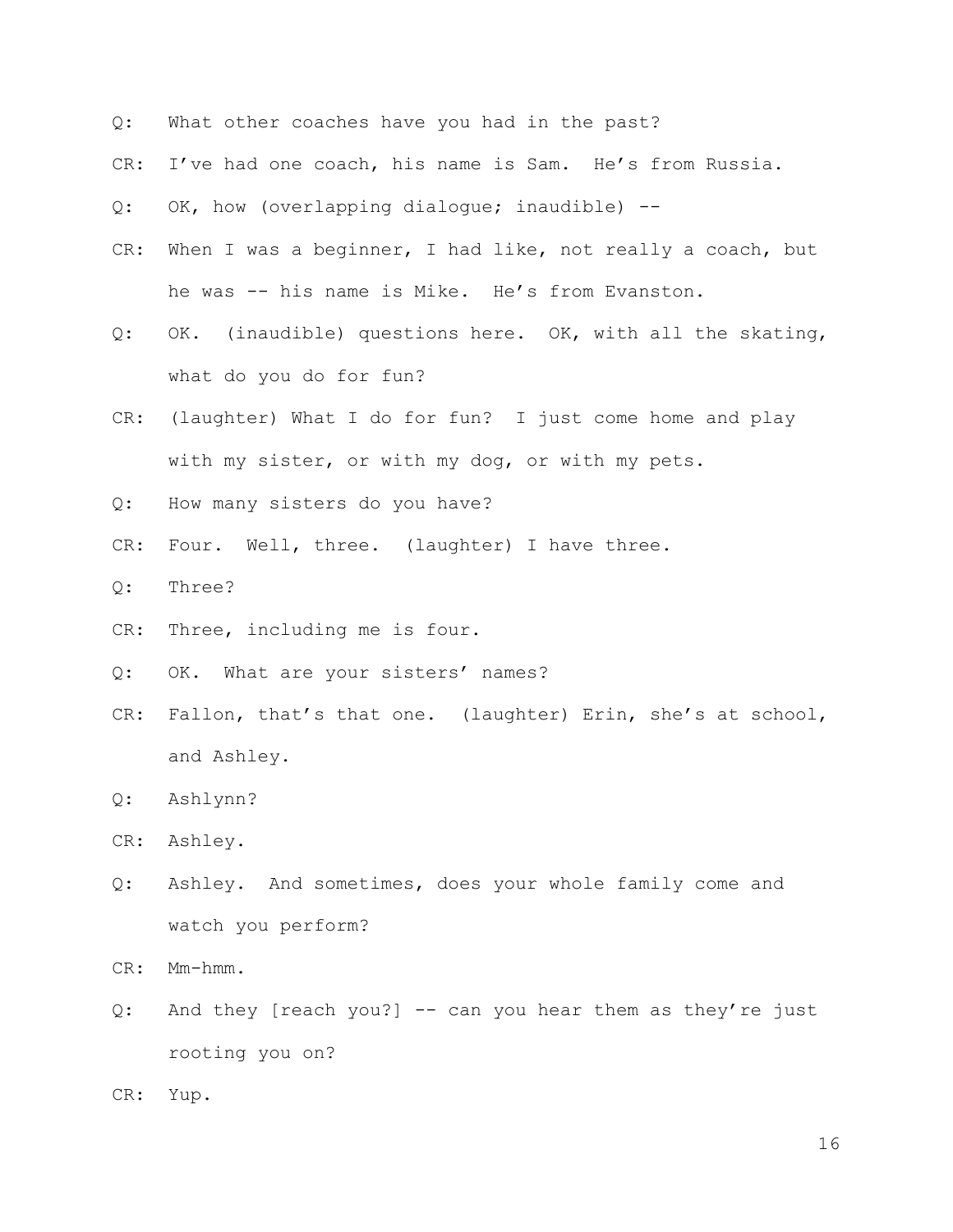- Q: (laughter).
- F1: (overlapping dialogue; inaudible) you can't hear us with all that noise.
- CR: Yes I can.
- F1: (inaudible).
- Q: That's wonderful. OK, I think that's about it. Thank you so much.
- CR: Welcome.
- Q: And I wish you much success, and I'll be following your career as it goes along, and I'm sure your mom will keep me informed, right?
- F1: Definitely.
- Q: OK. (laughter)
- F1: (inaudible). That's where we can.
- Q: I'm going to keep the microphone on, but just catch any, in case anything else comes up.

CR: OK.

- Q: And we can go through this.
- F1: (inaudible).
- CR: (laughter).
- F1: (inaudible). Doing -- oh, these skating competition when you're black, and a lot of times, she does get first place. But it's just because, and she knows it, we know. But like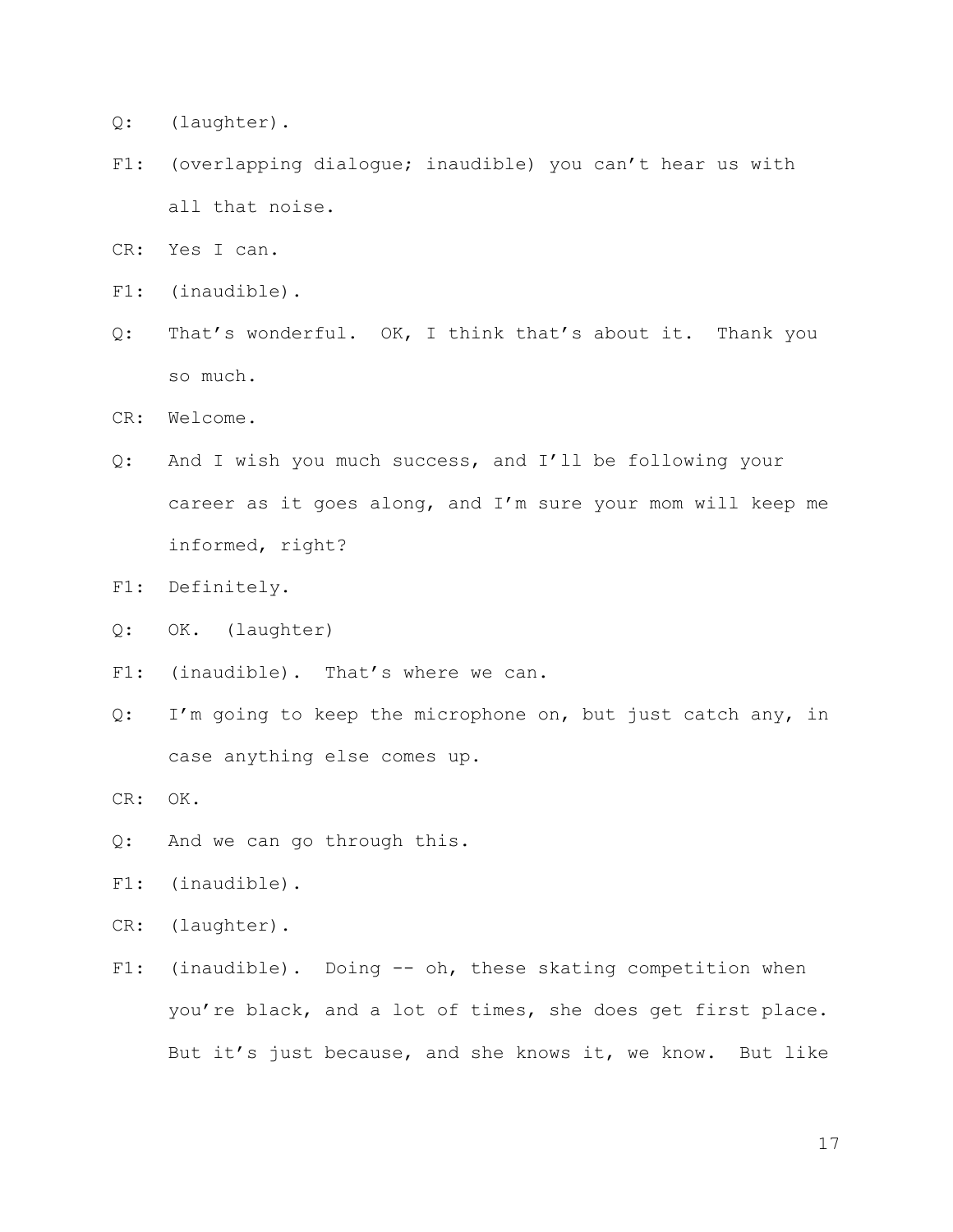she said in her letter, you have to do twice as good to be even considered as --

- Q: Yeah, considered even. Considered average, yeah.
- F1: Even. Yeah, so she's definitely above, but it'll take a while before, you know, they open the door and really just let her do what she can do. That's why, you know, not to say anything, but I'm happy that her coach is black, and he can understand really, you know, what's going on, because he's been there.
- Q: OK. How, how did you meet Hank?
- F1: She was skating with her coach at (inaudible) --
- CR: It was like --
- F1: -- he was kind of passing through, really. And he said (overlapping dialogue; inaudible).
- CR: It was, it was like a Saturday. No. It was a --
- F1: I don't remember what day it was.
- CR: It was a Sunday. And I was skating by myself --
- F1: She was practicing --
- CR: -- and we just saw him, he was just doing all this stuff. (laughter)
- F1: He was, was jumping in the air, spinning in the sky, and (overlapping dialogue; inaudible) and she was kind of like, trying to do what he was doing, and you know, but she had the, the coach that she had before, it was kind of like, he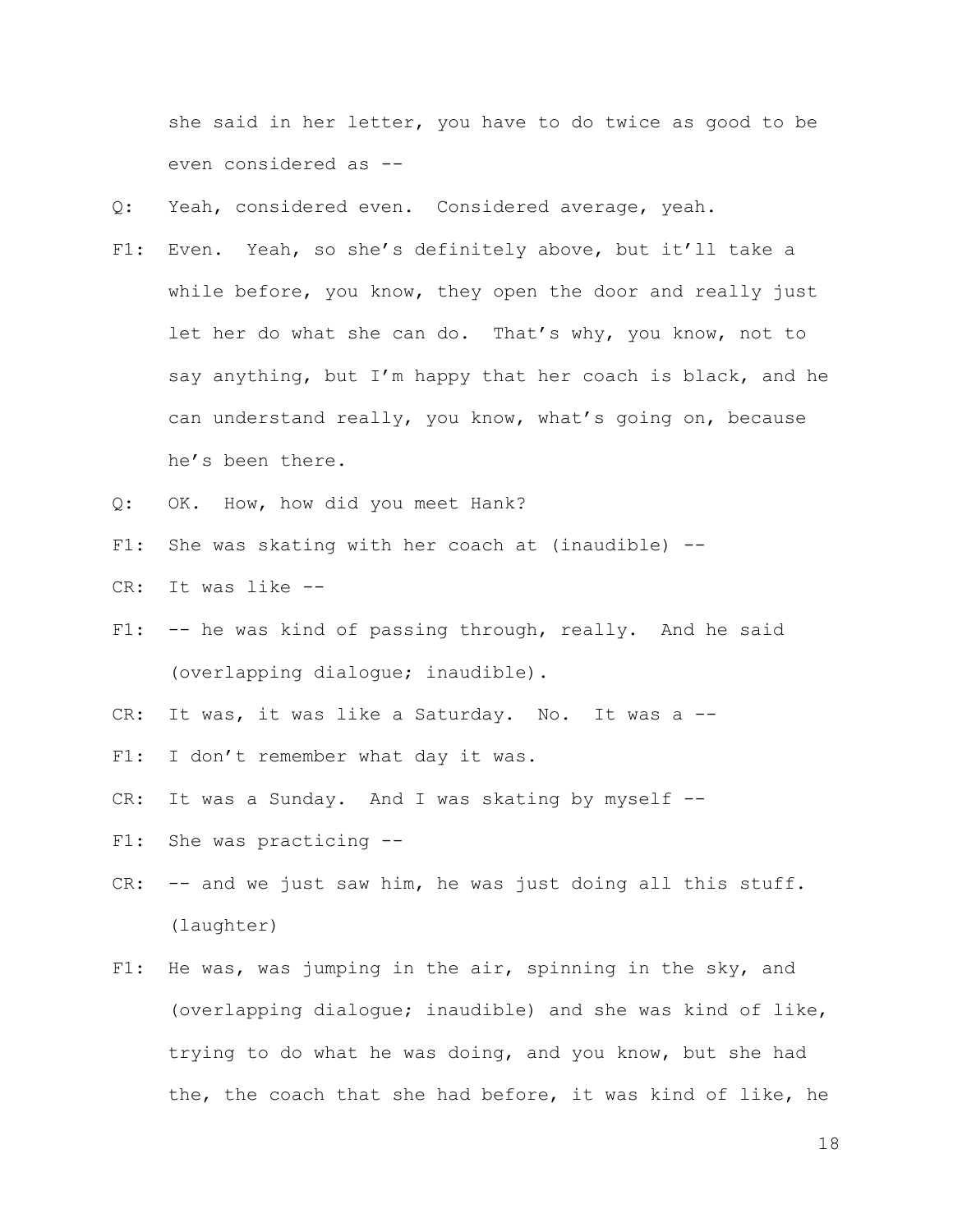would kind of hold her back because he wanted to keep her kind of low, and then this guy, you know, (inaudible) she has his, just like letting her go out there and do what, you know, he know she can do.

- Q: (inaudible).
- F1: So, we went through that, and he was just kind of hired for, you know, the beginning, and like yeah, OK, (inaudible). But that's some of the things that we've experienced [trouble?].

Q: OK.

- F1: With skating.
- Q: I want to borrow some of these, to scan these in, and I'll bring these back to you.

F1: OK.

- Q: OK?
- F1: That's fine.
- Q: And I'm thinking about, [20:00] I'm trying to -- I have an issue coming out right now, it's going to be going to the press actually on Monday, so it's not going to be in this issue, but it'll be configured for the next issue. It would make a nice, it'll be like a spread, that's how I try to do like an article, I try and do spreads, I try and do interesting things with the spreads. So it's not going to be like an average newsletter where you have like this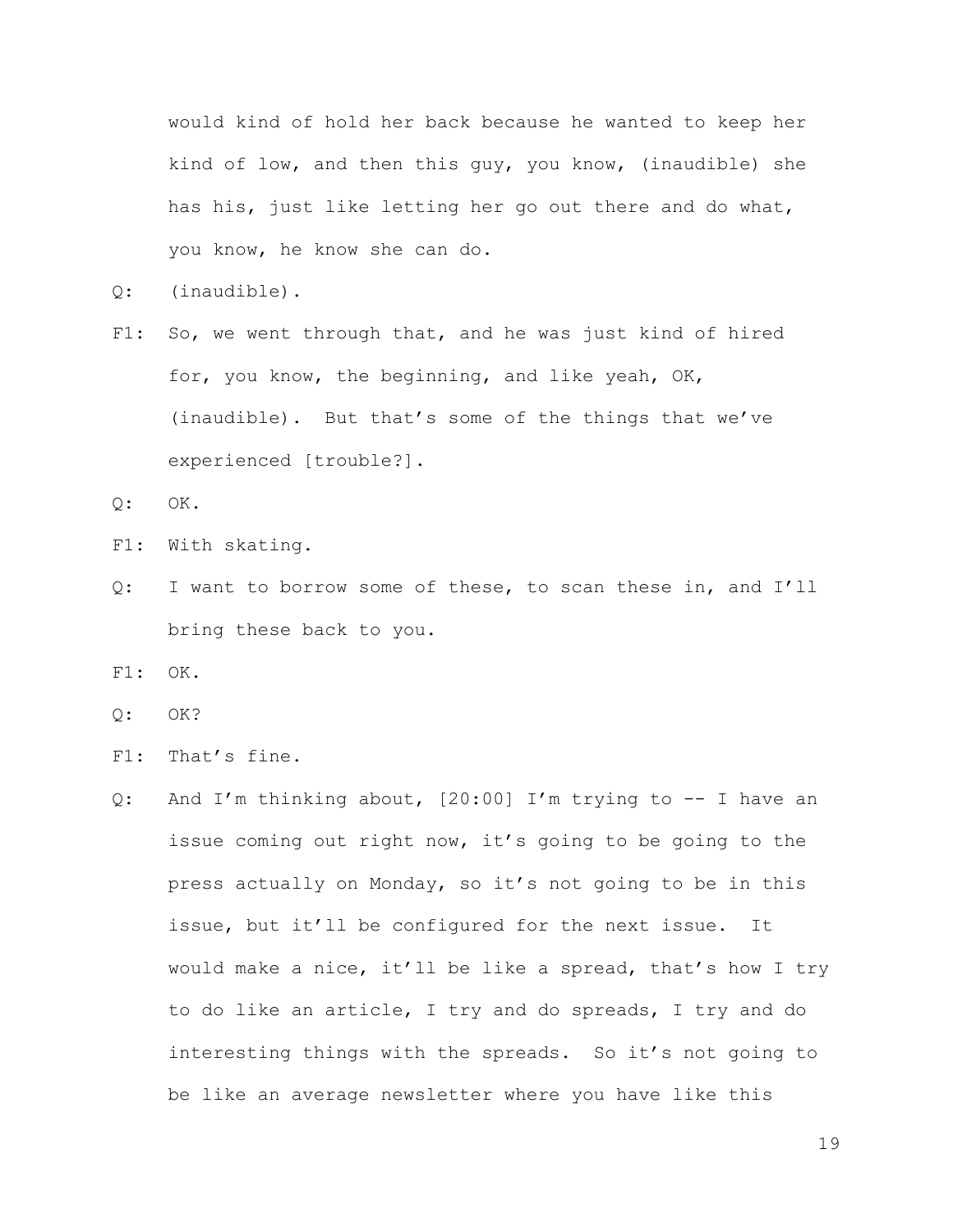picture, and a whole lot of copy. I try and make it really interesting looking, I think it'll help. And I'm going to try and construct it in a way that helps, tells of your dreams, plans, and your hard work. And ways to draw people to, if they want to support or sponsor Chelsea, to -- I don't know if there's like a number you want them to call, or you know what, they can call me and I can --

- F1: (inaudible).
- Q: OK, I'll have them call me.
- F1: Did you get one, is there one in there like this one?
- Q: Yes, I got one of those [signed?].
- F1: (inaudible). Yeah, that's a different dress, and a different trophy now.
- Q: Yeah, I know.
- F1: OK.
- Q: Yeah, it was taken on the same day though, right?
- F1: No.
- CR: No.
- Q: No? Two different days?
- F1: Two different days.
- Q: Oh. (laughter) Could you tell me which one is this one?

CR: That is the program, and this is the compulsory.

Q: OK.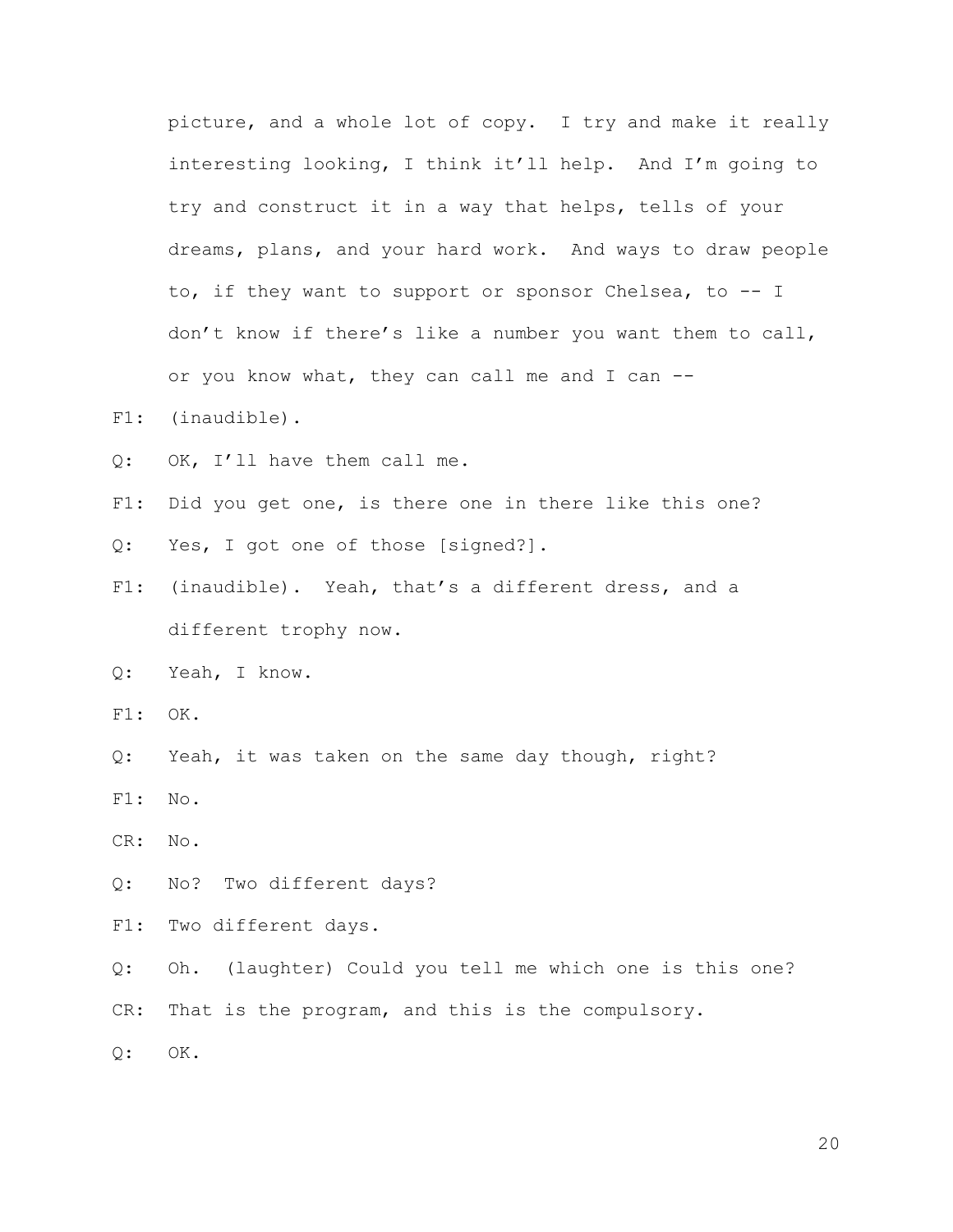- F1: You can write on the back of them if you want, that might be easier.
- Q: I'm kind of familiar with some skating stuff, and (inaudible) like [I don't watch it?] all the time, but I do watch it from time to time, and I understand some of the terminology and what's required of these, so it's kind of, it's really cool to see this.
- F1: You should see her skate, that's (overlapping dialogue; inaudible).
- Q: Do you have a videotape?
- CR: Lots of them.
- F1: Yeah.
- Q: You've got tons of them?
- F1: Yeah. Like one that she just did, I'm going to give that one to you. It should be here in a couple days.
- Q: OK.
- F1: And then yeah, I can probably put a couple of them together, you know, and then is there any way I can drop them off in your --
- Q: Oh yeah, I'll leave my information with you.
- F1: And then I'll put, you know, like some of the, her exhibition, and the tour you did for the winter, I'm going to put that on there.
- Q: OK. That'd be wonderful. So Chelsea, again, thank you.